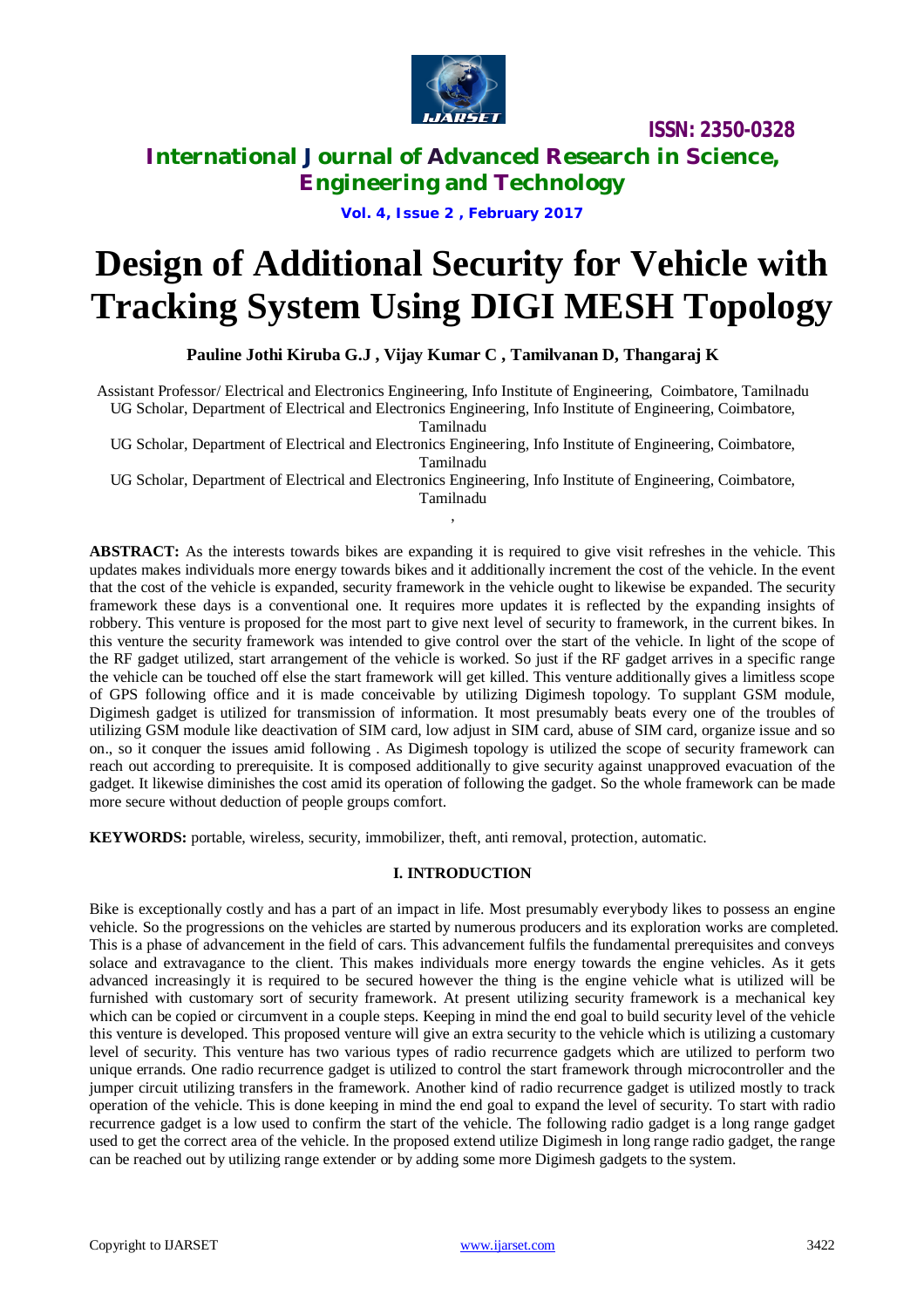

# **ISSN: 2350-0328 International Journal of Advanced Research in Science, Engineering and Technology**

**Vol. 4, Issue 2 , February 2017**

## **II. METHODS**

There are a wide range of sort of security framework is as of now accessible in the field. These security frameworks are considered and the inconveniences are overcome in the venture proposed. The significant inconveniences utilizing GSM module had been overcome by this proposition. The strategy utilized depends on the scope of radio recurrence and the topology of the radio recurrence flag utilized. This proposition briefs around two sorts of radio recurrence gadgets.



Figure . 2.1. The block diagram of the device in hand

In the Figure 2.1 demonstrated the microcontroller is utilized to create an arrangement of string and it is made to transmit through the Radio Recurrence transmitter. This arrangement of transmitter and collector is a short range radio gadget of 30 meter span. In the event that the transmitter and the collector are in range the string created is transmitted to the beneficiary. The beneficiary sends the got string to the microcontroller demonstrated as follows. This microcontroller is made to control the driver circuit so that the transfer is worked. The microcontroller is customized to turn on or off the transfer circuit according to the accessibility of the string from the radio recurrence modules. So if the gadget escapes run the string can't achieve the Radio recurrence gadget introduced on the vehicle it makes the hand-off to be set in off position. This association of hand-off will be in arrangement with the key bolt and the murder catch of the vehicle. In the event that Radio recurrence is out of range this hand-off is worked and the association is open circuited. Henceforth if the interloper tries to begin the vehicle when the Radio recurrence gadget is out of range this will keep the activity of gazing. Inadvertently if the Radio recurrence gadget is in range the vehicle will begin and when the interloper moves some separation it makes the vehicle trek to stop when gatecrasher connect of range.



Figure . 2.2. The block diagram of the device in the vehicle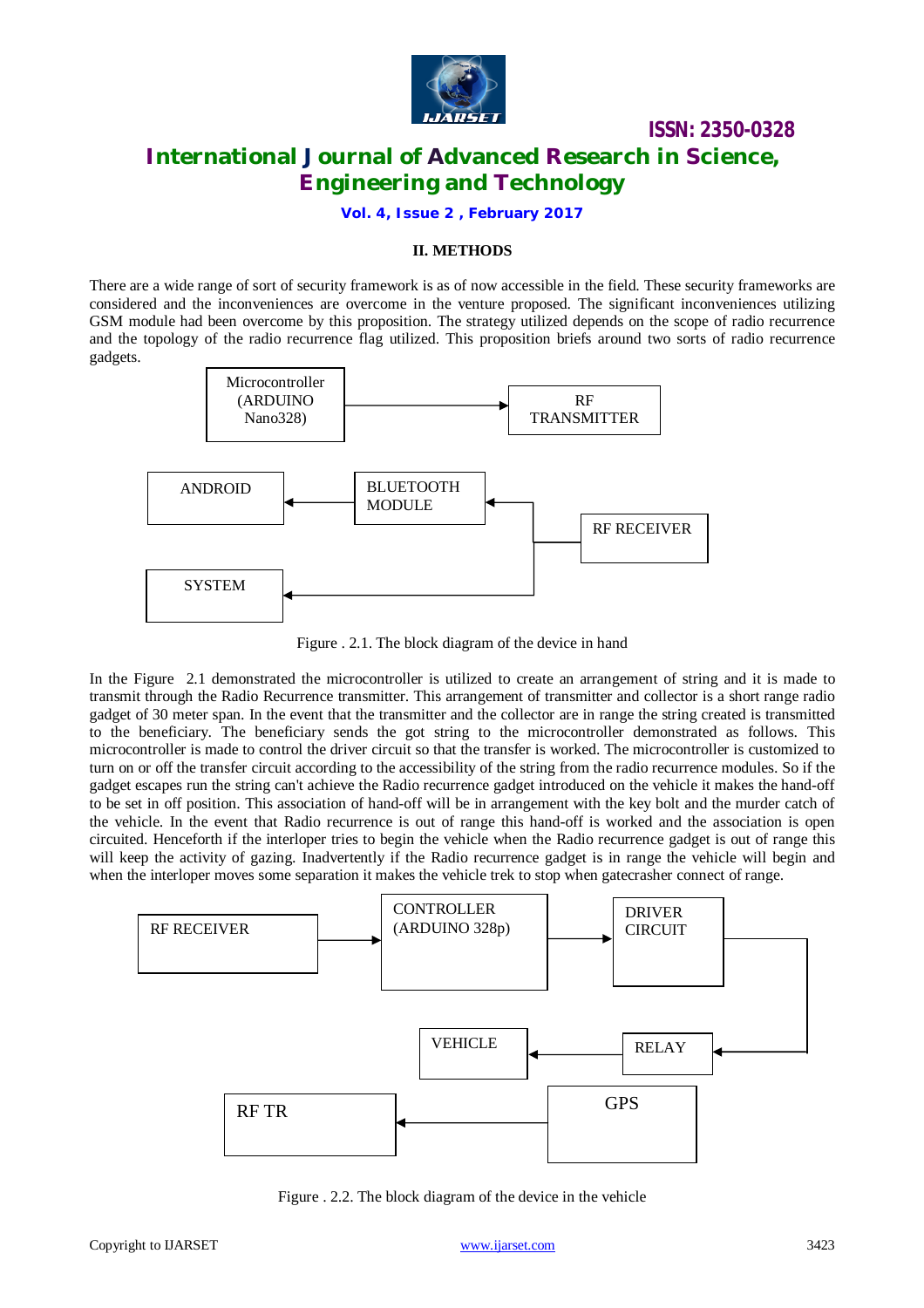

## **ISSN: 2350-0328 International Journal of Advanced Research in Science, Engineering and Technology**

**Vol. 4, Issue 2 , February 2017**

The associations of the gadget set in the vehicle are appeared in the Figure 2.2. In this square Radio recurrence collector utilized is a short range gadget, where as the Radio recurrence transmitter is of long range gadget utilized with the Digimesh topology. In the proposed framework the utilization of Digimesh topology it is conceivable to expand the scope of radio gadget according to prerequisite mean while the gadget is pre-modified with Digimesh topology before business. This permits the radio gadget to give three stage securities the utilization of Dish id, channel and sender recipient address. So the correspondence of the correct area will be discussed just with the client. This offers security to the client utilize the gadget. As appeared in the Figure 2.2. GPS and Radio recurrence transmitter is set independently in this proposition. This makes available to gadget on the vehicle out of interlopers psyche. Control circuit is made separately for both the gadget close by and on the vehicle which is not appeared in the Figure 2.1 and 2.2. For power circuit extend utilize isolate battery charged from the current vehicles battery. It is a mental approach where the interloper will scan for extra security framework in the majority of the case that will be a solitary gadget. Else it will be a multi gadget associated together so it is Simple for the gatecrasher to discover and expel the gadget. Generally on the surge time while getting to the vehicle interloper will scan for a solitary gadget up to his mind. Indeed, even start security is skirted regardless it is conceivable to locate the correct area utilizing the GPS gadget and the Radio recurrence gadget utilized The Figure 2.3 demonstrates the stream of operation of the security framework proposed. According to the venture proposed mechanical key is required to turn on the principle supply of the motor in the event that it is turned on this supply power will achieve the Radio recurrence key circuit and check for the condition to turn the Radio recurrence turn on or off if the Radio recurrence key is in range it naturally goes to on state else it go to off state and stop the motor. In the event that the Radio recurrence key is in on condition the power will achieves security switch.



Figure 2.3 Signal flow chart of entire system